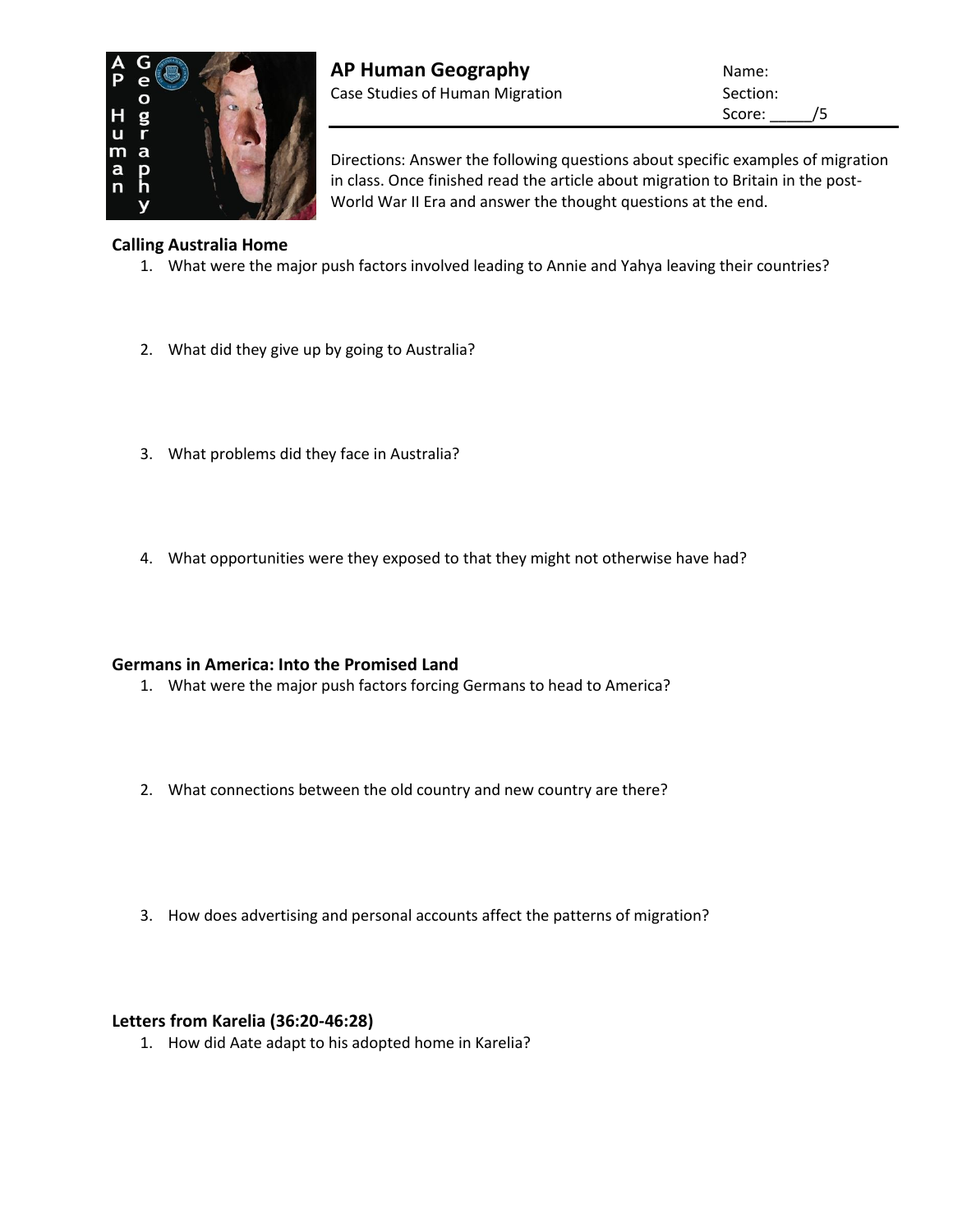- 2. How did Canadian immigrants impact the culture of Karelia?
- 3. What factors lead to people leaving Karelia to go back to Canada?

# **The New Commonwealth Migrants 1945-62**

By [Zig Henry,](http://www.historytoday.com/taxonomy/term/1869) Published in [History Today](http://www.historytoday.com/taxonomy/term/43) [Volume: 35 Issue: 12](http://www.historytoday.com/taxonomy/term/5429) [1985](http://www.historytoday.com/taxonomy/term/14759)

## **The legacy of empire brought nearly half a million blacks and Asians to Britain in the fifties in search of a better life.**

One of the most important but unforeseen results of the upheavals caused by the Second World War and the long post-war European economic boom, which was fuelled by reconstruction and American investment, has been the creation of substantial immigrant communities in most West European countries. The war was a major factor stimulating migration. In Britain the mobilisation of people in the armed forces, the expansion of the Merchant Navy and the harnessing of industry and agriculture for the war quickly caused serious labour shortages. These were only partly met by the recruitment of women, young people and Irish workers. Colonial workers were therefore recruited and brought to Britain, and others came voluntarily. The major examples of official government recruitment schemes were firstly a group of 1,200 British Hondurians who were recruited to fell timber in Scotland. Secondly, about 1,000 West Indian technicians and trainees who were recruited for service in munitions factories in Merseyside and Lancashire. Mr Learie Constantine, later Lord Constantine, was employed by the Minister of Labour as welfare officer to look after this group of men during their war service. Thirdly, 10,000 West Indians were recruited for service in the Royal Air Force to work in Britain as ground crews. Finally, thousands of colonial seamen were either recruited or voluntarily enlisted in the Merchant Navy. Some of these were based at British ports.

After 1941 there was also a substantial increase in the number of colonial passengers and stowaways coming to Britain. These came mainly from the West Indies and West Africa. In 1942 it was made easier for colonial subjects to enter Britain as restrictions on landing without documentary evidence of British nationality were lifted after representations from colonial governments. It was felt that all British subjects were contributing equally to the war effort and that there should not be restrictions on particular groups. Due to the shortage of labour caused by the war these colonial migrants had no difficulty in finding employment.

The war was a crucially important catalyst for post-war migration. Large numbers of people were uprooted from their home communities both in Europe and the Empire. India, for example, provided 2,000,000 men for the Allied forces, some of whom served in North Africa and Europe. Colonial men serving abroad had their horizons widened and some saw opportunities for work in Europe. Those colonial servicemen who came to Britain during the war did so under particularly favourable circumstances. They were well received and well treated by members of the British public who regarded them as allies in the struggle for national survival. Colour prejudice and discrimination in housing and employment, which had been a serious factor facing black people who had settled in Britain in towns like Cardiff, Liverpool and London during the First World War, was greatly reduced.

Most of the men recruited under the special war schemes were eligible for gratuities and repatriation at the end of the war but, although persistent efforts were made to induce as many of them to return home as possible, a substantial number preferred to remain in Britain. Nearly half the 1,200 British Hondurians, for example, preferred to settle in Scotland and the North of England. One fifth of the West Indians who were repatriated to Jamaica, finding themselves unemployed and with little prospects of finding jobs, immediately spent some of their gratuities on returning to Britain in empty troopships on their return voyages.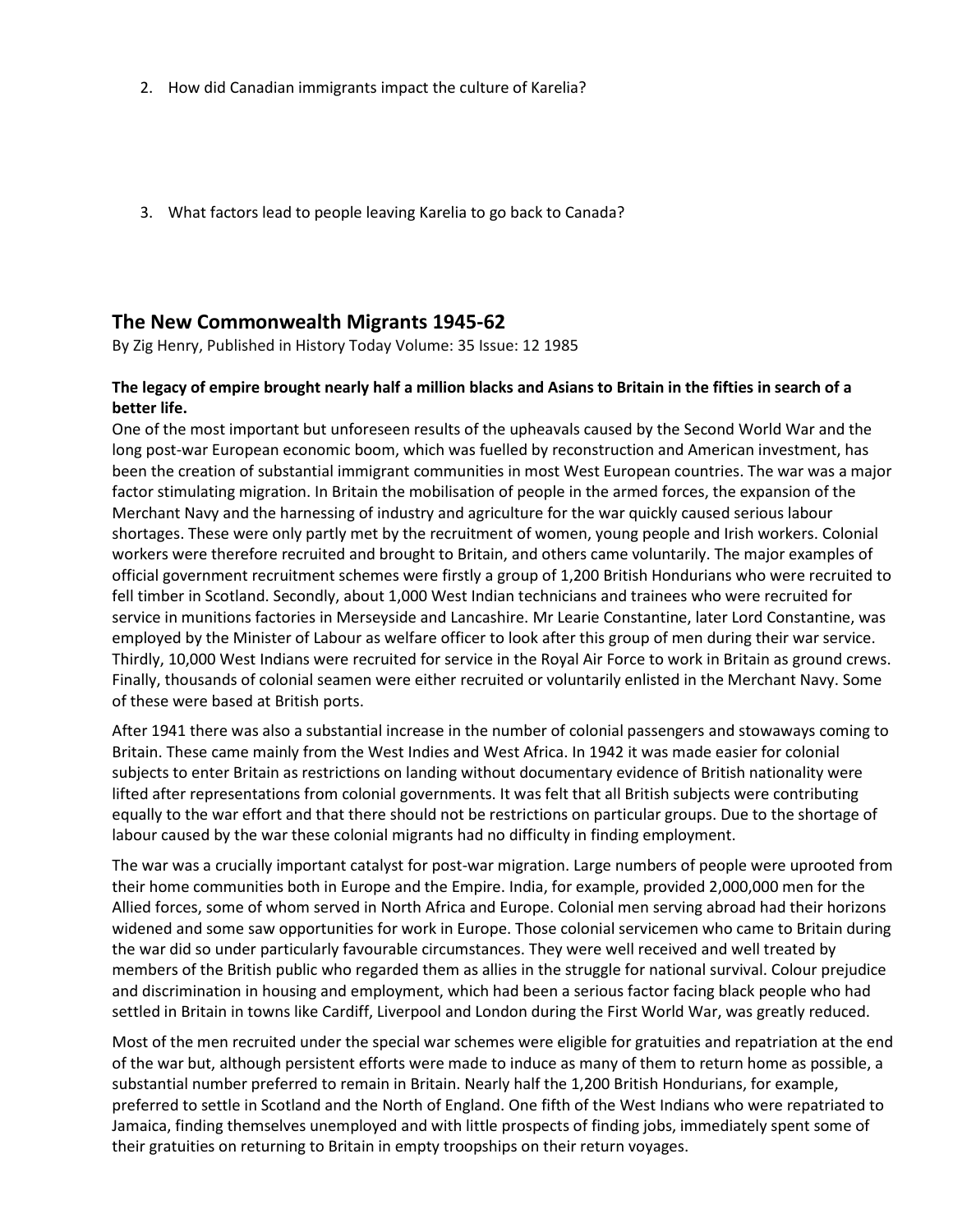It is clear that the post-war Labour government was not enthusiastic at the prospect of recruiting substantial numbers of colonial workers even though post-war reconstruction and economic recovery was being held back by a desperate shortage of labour. In fact the government was making considerable efforts to recruit European workers from a variety of sources. German ex-prisoners of war were being persuaded to stay on, workers were being recruited from the displaced persons camps in Germany and also from Italy. Migration from Ireland was also occurring on a substantial scale.

Ireland continued to be a major source of labour for the British economy. Irish workers were recruited for civilian jobs during the war and substantial uncontrolled immigration continued during the 1950s and the 1960s. But European sources of labour were quickly absorbed and in fact were offset by the emigration of Britons to Commonwealth countries, especially Australia, and also to the United States.

Some colonial governments, particularly Jamaica, believed that British manpower requirements could be met by recruiting workers in those colonies which suffered high levels of unemployment, and pressed their views on the British government. In October 1948 an inter-departmental working party was established to:

Inquire into the possibilities of employing in the United Kingdom surplus manpower of certain colonial territories in order to assist the manpower situation in this country and to relieve unemployment in those colonial territories.

The Committee did not consider there was much scope for further labour recruitment and considered colonial labour less attractive than European Volunteer labour as the latter was subject to more stringent controls. It was also concerned that colonial labour might find unemployment benefits so generous that they would not bother to seek work.

Certainly the preconditions for migration existed in the West Indies. The prosperity and expansion of the sugar industry which had made Jamaica and the other islands the jewels of Empire in the seventeenth and eighteenth centuries had required a very substantial labour force to work the plantations. This labour force was first made up of African slaves and their progeny and later of indentured labour imported from India. The prosperity of the British sugar islands was undermined in the nineteenth century by free trade which ended their privileged access to the British market and exposed them to competition from other sugar producers, especially Cuba and Brazil. Towards the end of the nineteenth century the growth of the sugar beet industry in Europe and North America also undermined the economic position of the islands. As the West Indies fell into relative economic decline they were left with populations which were too large for their economies to support easily. Only Jamaica and mainland Guyana with their bauxite industries, and Trinidad with its oil were in a position to sustain significant rates of economic growth. Generally the islands were characterised by high population densities, high levels of unemployment, low gross domestic product per capita and low rates of economic growth.

Jamaica, which was by far the largest British island, had long had a tradition of migration. Jamaicans migrated to Panama to help to build the railways in the 1850s, and between 1880 and 1921 a considerable emigration took place as opportunities for work occurred in other parts of the Caribbean region. Jamaicans found work on the construction of the Panama Canal and on the sugar and banana plantations on the central American mainland. Many others sought work in the USA and Venezuela. The depression of the 1920s and 1930s limited opportunities for employment, and between 1921 and 1941 no net emigration took place.

The recruitment of West Indians during the war alerted Jamaicans to employment opportunities in Britain and the heavy unemployment in the island, which had caused serious riots before the war, made the colonial government in Jamaica anxious to relieve the situation. Hence its efforts to press the British government to recruit Jamaican labour. In fact the working party's deliberations had already been overtaken by events. In June 1948 the SS Empire Windrush docked at Tilbury with its 492 unaided Jamaican immigrants. They had been warned before they left of the problems they might face in finding work and accommodation. However, as most of the men were skilled or semi-skilled they all found work within three weeks. In September the Orbita arrived in Liverpool with 108 intending migrants from Jamaica and again they all quickly found work. Although few realised it at the time a largely spontaneous migration of people had begun.

Migration from the West Indies was quickly followed by migration from the Indian sub-continent. As in the case of the West Indians, many of the early migrants were seamen and servicemen. Once they found they could find work and establish themselves, they then informed relatives and friends of the opportunities available. Once a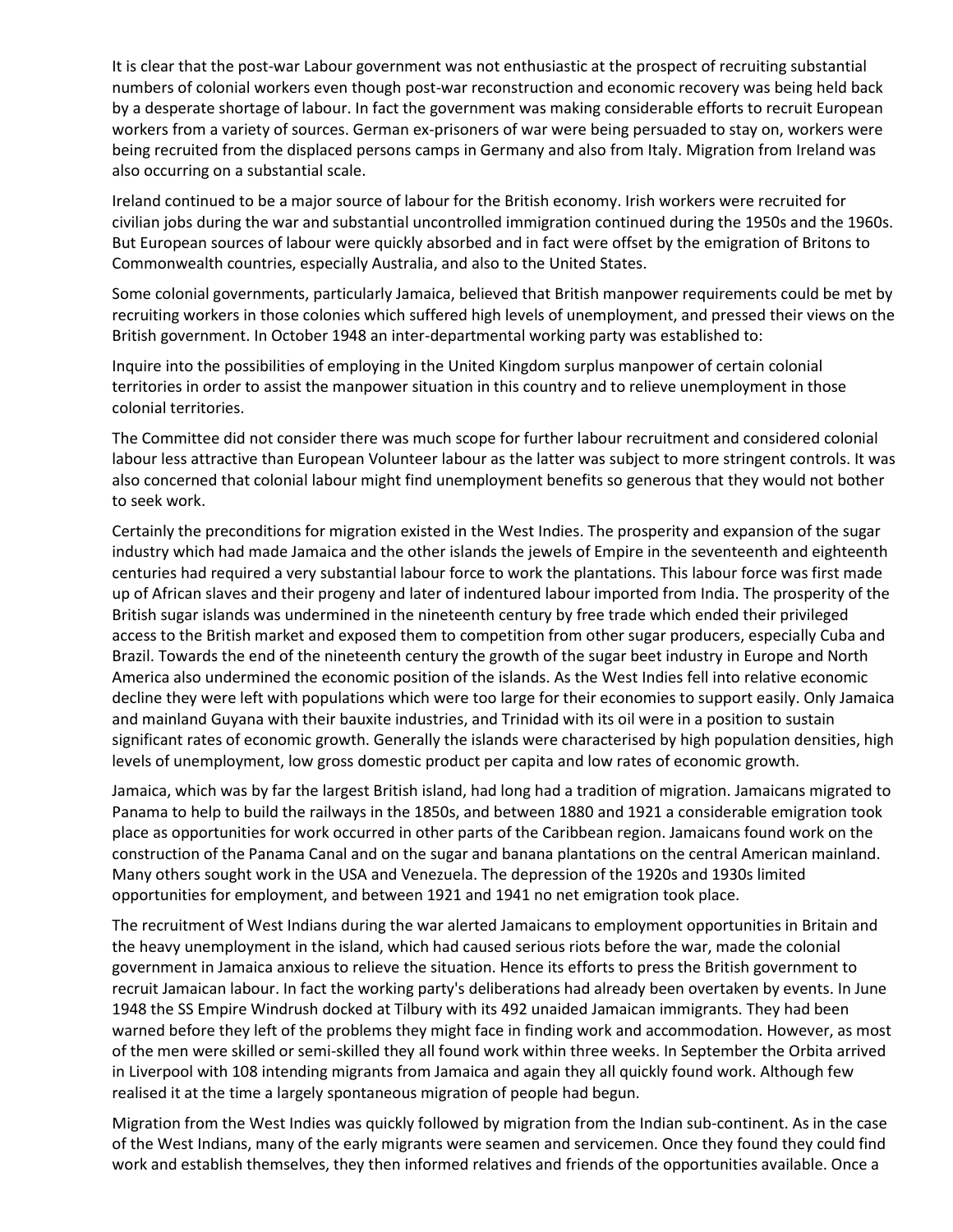tradition of migration is established it tends to gain a momentum of its own and people come drawn in through patronage and sponsorship by the early settlers and by invitation of and persuasion by friends. In the West Indies emigration to Britain caught the imagination of large numbers of the islanders and some islands quickly began to suffer labour shortages themselves. Migration for work was long established in the West Indies but the preferred destinations were the United States and Central America. However, the McCarren-Walter Immigration Act of 1952 temporarily halted West Indian immigration to the USA and Britain became the most popular choice. Once migration from India and Pakistan began it was not long before migration chains were established with earlier migrants sponsoring friends and relatives. Indians, particularly those in the Punjab, had long had a tradition of migration for work, and in the nineteenth century had settled all over the Empire. The Second World War, the violent and disruptive partition of India at independence, and (in the early 1960s) the construction of the Mangla Dam, uprooted hundreds of thousands of Punjabis and made them more willing to migrate.

New Commonwealth immigrants came to Britain in search of work, a higher standard of living and better prospects for their children. The expansion of the British economy in the 1950s and 1960s created substantial shortages of labour, particularly in the relatively stagnant sectors of the economy, for example, textiles, metal manufacture and transport, where low pay, long hours and shift work made the jobs unattractive to British workers. These industries were unable to compete with expanding sectors for workers in short supply. In a few cases employers recruited directly from the countries of migration. The Ministry of Health had a tradition of recruiting nurses and domestic workers from the West Indies, London Transport established an office in Barbados and textile employers advertised in the Indian press. However most migrants were not recruited directly but came unaided as voluntary migrants.

Research into migration from the West Indies to Britain in the 1950s shows that it was closely linked to job vacancies. Migration rose and fell according to the needs of the British economy, with a time lag of three months. Male migration was the most sensitive to changes in labour market conditions. Surprisingly, once the migration was under way the trends from more and less prosperous West Indian islands did not vary. All were affected by the strong external stimulus of the labour shortage in Britain. In periods of stronger economic expansion in Britain in the 1950s and 1960s the most prosperous regions of England with expanding industries quickly developed labour shortages. These were more easily filled by overseas immigrants than by recruiting people from the less prosperous parts of Britain. New Commonwealth immigrants were thus concentrated in the major conurbations of Greater London, the West Midlands, Manchester, Merseyside and Yorkshire, where the best employment opportunities were to be found. Immigrant workers were to be found in shipbuilding, vehicle manufacture, textiles, foundry work, transport and manufacturing in general. The Health Service had also recruited substantial numbers of West Indian nurses and domestic hospital staff (where they were heavily overrepresented compared to native-born English women) as well as New Commonwealth doctors, particularly from India, Pakistan and Bangladesh.

New Commonwealth immigrants thus formed a replacement labour force. They came in a period of labour shortage made more acute by the continuing willingness of Britons to emigrate overseas. While the other major industrial countries of Western Europe were all recruiting very substantial increments to their labour forces from Southern Europe, North Africa and Turkey to man their industries and fuel economic growth and expansion, Britain's gains to her labour force were more than offset by her high levels of emigration.

British political leaders and civil servants appeared to be much less aware of the economic importance of migrant labour in creating and sustaining economic growth and prosperity than were their continental opposite numbers. They were much more sensitive to the problems of racial prejudice and discrimination that migrants might face; the difficulties of finding accommodation in the acute post-war housing shortage and the dangers of black immigrants being forced into ghettos. They were also aware that colonial immigrants were British subjects who could not be treated as a dispensable industrial reserve army like European volunteer workers or the foreign migrants who went to other European countries as guest-workers. Even though many migrant workers, particularly Asians, came as single men with every intention of making money and then returning home to buy land or businesses, it was rightly assumed by the government that many would wish to settle. As far as West Indian migrants were concerned, women formed a high proportion of migrants from the beginning of the migration, and settlement was therefore much more likely.